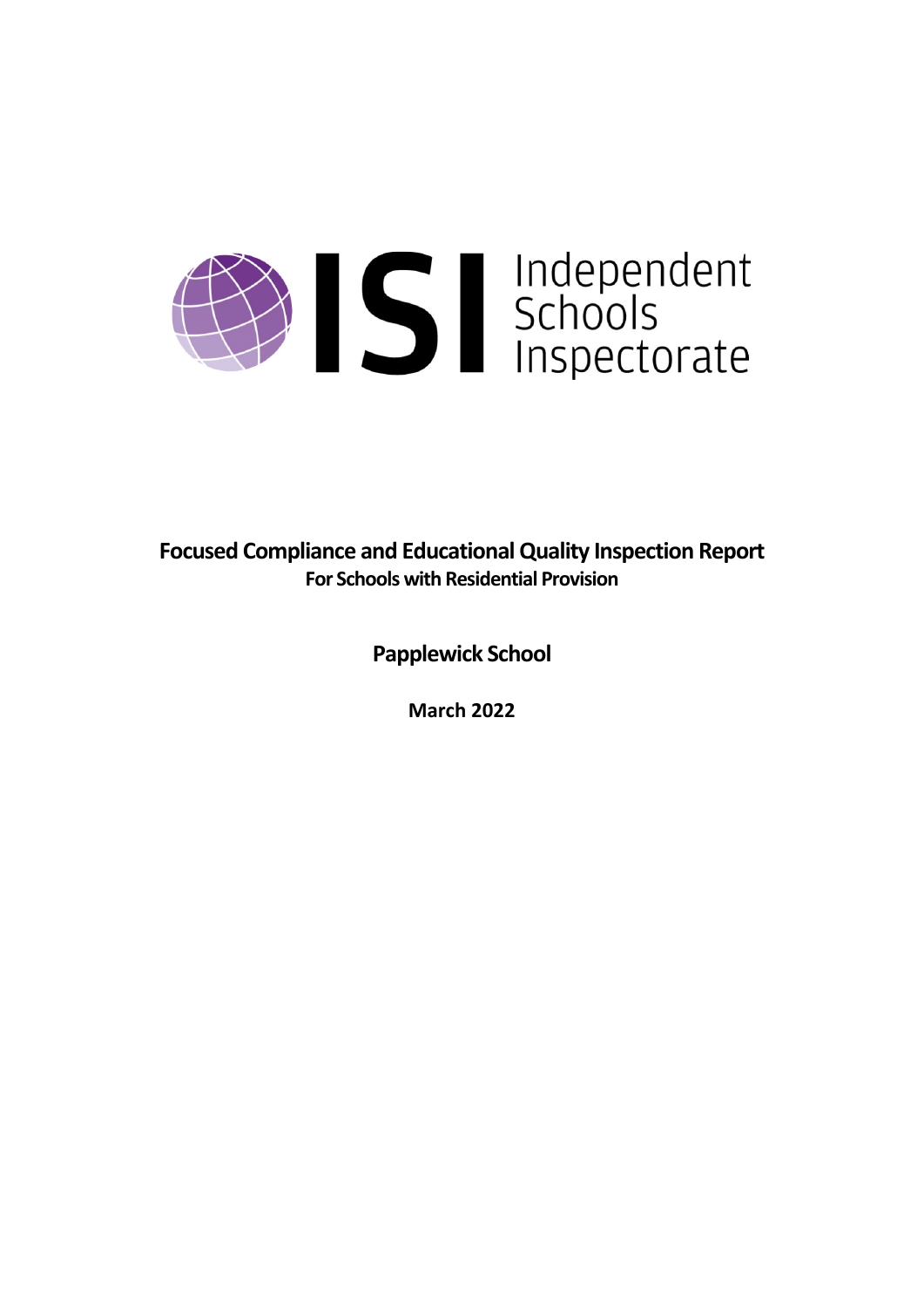# **Contents**

|    | <b>School's Details</b>                                              | 3                       |
|----|----------------------------------------------------------------------|-------------------------|
| 1. | <b>Background Information</b>                                        | 4                       |
|    | <b>About the school</b>                                              | 4                       |
|    | What the school seeks to do                                          | 4                       |
|    | About the pupils                                                     | 4                       |
| 2. | <b>Regulatory Compliance Inspection</b>                              | 5                       |
|    | Preface                                                              | 5                       |
|    | <b>Key findings</b>                                                  | 6                       |
|    | PART 1 - Quality of education provided                               | 6                       |
|    | PART 2 - Spiritual, moral, social and cultural development of pupils | 6                       |
|    | PART 3 - Welfare, health and safety of pupils                        | 6                       |
|    | PART 4 – Suitability of staff, supply staff, and proprietors         | 6                       |
|    | PART 5 - Premises of and accommodation at schools                    | 7                       |
|    | <b>PART 6 - Provision of information</b>                             | 7                       |
|    | PART 7 - Manner in which complaints are handled                      | 7                       |
|    | PART 8 - Quality of leadership in and management of schools          | $\overline{\mathbf{z}}$ |
| 3. | <b>Educational Quality Inspection</b>                                | 8                       |
|    | Preface                                                              | 8                       |
|    | <b>Key findings</b>                                                  | 8                       |
|    | <b>Recommendations</b>                                               | 8                       |
|    | The quality of the pupils' academic and other achievements           | 8                       |
|    | The quality of the pupils' personal development                      | 10                      |
| 4. | <b>Inspection Evidence</b>                                           | 13                      |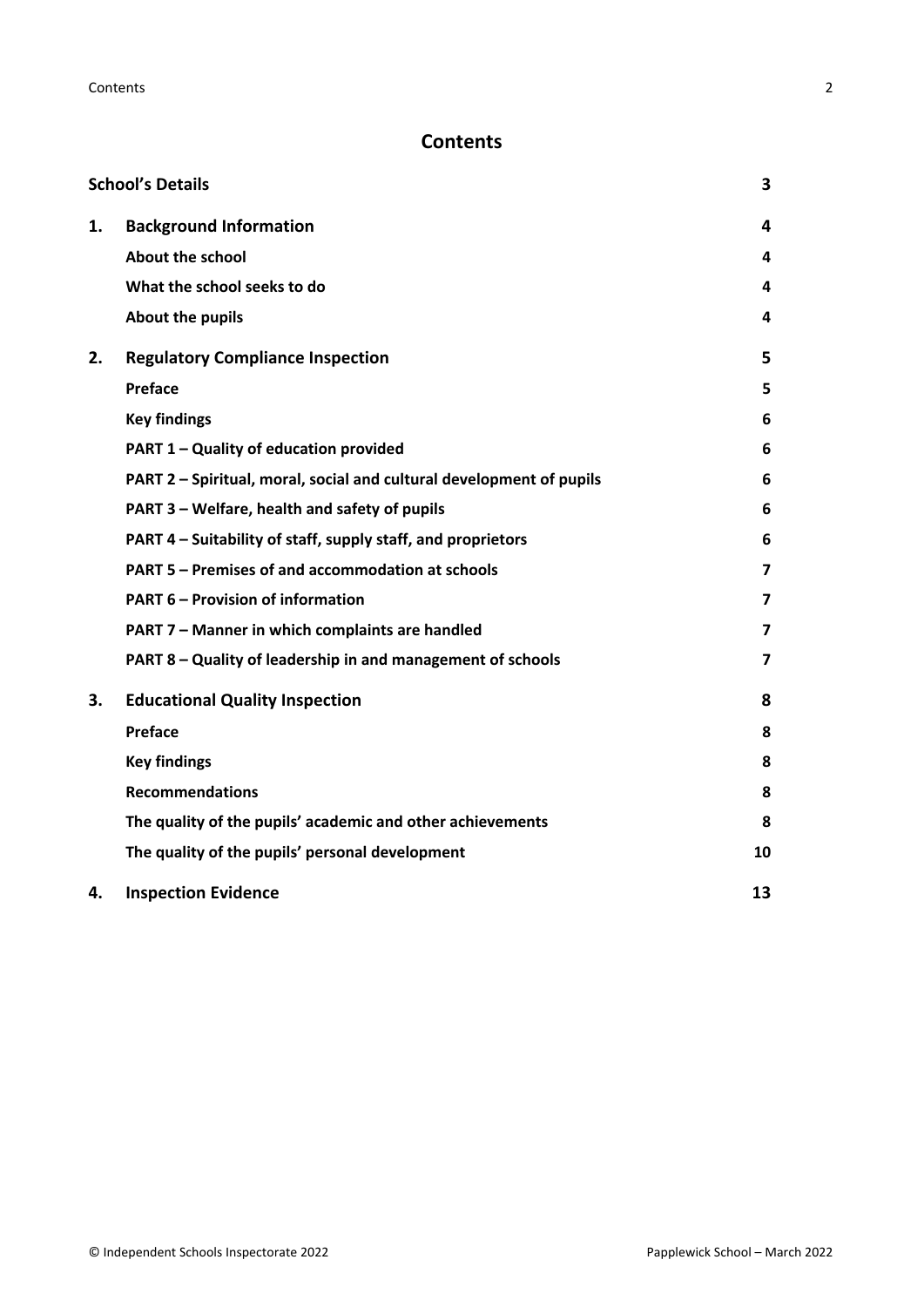| <b>School</b>                       | Papplewick School                    |     |                 |    |
|-------------------------------------|--------------------------------------|-----|-----------------|----|
| <b>DfE</b> number                   | 868/6000                             |     |                 |    |
| <b>Registered charity number</b>    | 309087                               |     |                 |    |
| <b>Address</b>                      | Papplewick School                    |     |                 |    |
|                                     | <b>Windsor Road</b>                  |     |                 |    |
|                                     | Ascot                                |     |                 |    |
|                                     | Berkshire                            |     |                 |    |
|                                     | SL5 7LH                              |     |                 |    |
| Telephone number                    | 01344 621488                         |     |                 |    |
| <b>Email address</b>                | schoolsec@papplewick.org.uk          |     |                 |    |
| <b>Headmaster</b><br>Mr Tom Bunbury |                                      |     |                 |    |
| <b>Chair of governors</b>           | Brigadier (Retired) Alwin Hutchinson |     |                 |    |
| Age range                           | 6 to 13                              |     |                 |    |
| Number of pupils on roll            | 209                                  |     |                 |    |
|                                     | Day pupils                           | 119 | <b>Boarders</b> | 90 |
|                                     | $6 - 11$                             | 134 | $11 - 13$       | 75 |
| <b>Inspection dates</b>             | 7 to 11 March 2022                   |     |                 |    |

# <span id="page-2-0"></span>**School's Details**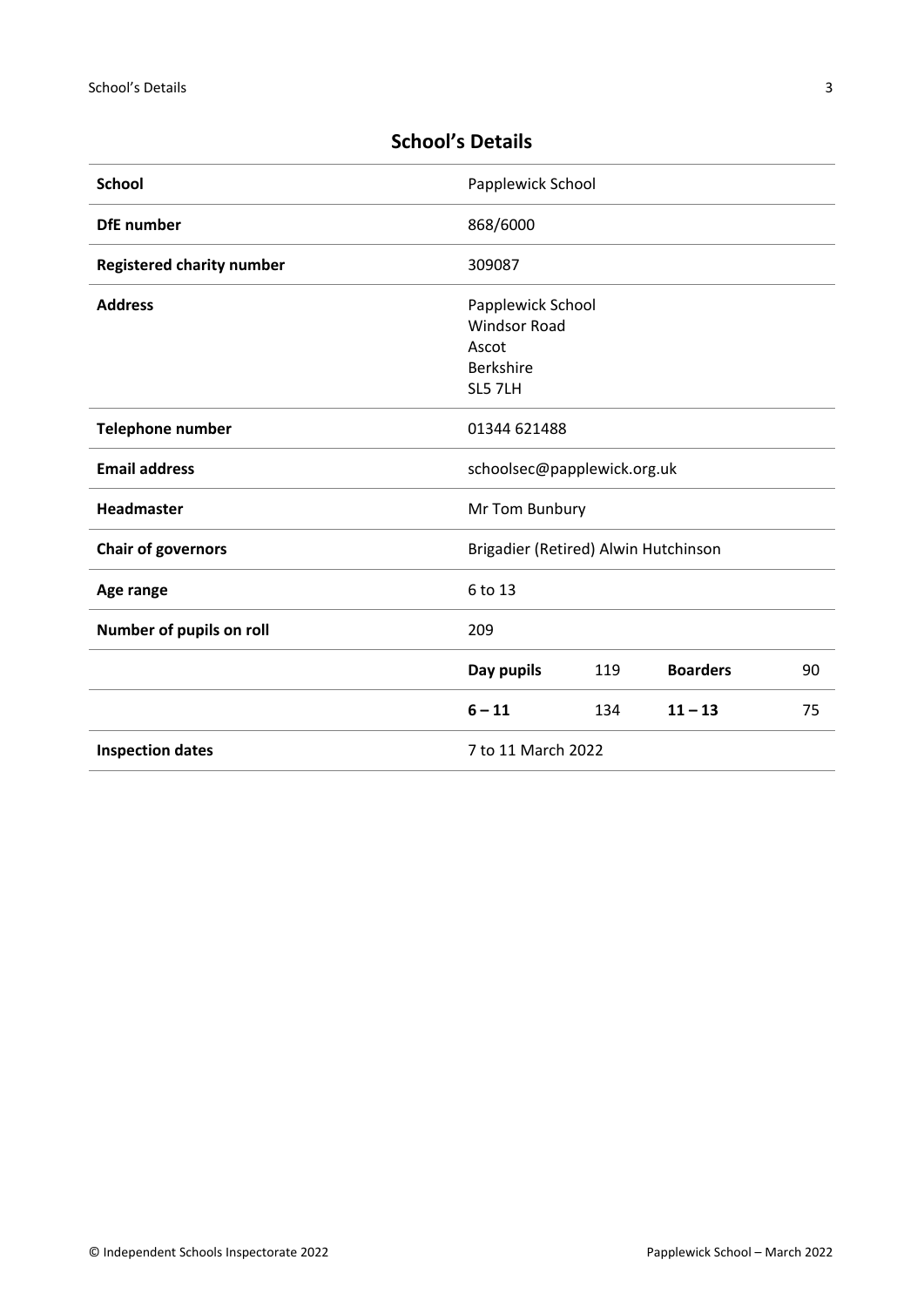# <span id="page-3-0"></span>**1. Background Information**

#### <span id="page-3-1"></span>**About the school**

- 1.1 Papplewick School is an independent day and boarding school. Founded in 1947, it now operates as a charitable trust administered by a board of governors. It is registered as a single sex school for male pupils. Boarding is optional for those in the lower years and compulsory from the summer term of Year 6.
- 1.2 Since the previous inspection a new boarding house for Year 8 pupils has been built and other boarding areas refurbished. Designated areas for both learning support and English as an additional language (EAL) have been created.
- 1.3 The inspection took into account the circumstances faced by schools during the COVID-19 pandemic and the restrictions imposed by government guidance at various points of the pandemic.

#### <span id="page-3-2"></span>**What the school seeks to do**

1.4 The school aims to offer an outstanding all-round education and enable its pupils to achieve their potential by ensuring they feel secure, confident and happy. It seeks to provide pupils with the broadest possible range of academic and extra-curricular experiences.

#### <span id="page-3-3"></span>**About the pupils**

1.5 Pupils come from a range of professional and business families who mainly live in the surrounding area, with others coming from London and overseas. Nationally standardised test data provided by the school indicate that although there is a wide spread of abilities, the ability of pupils is above the national average overall. The school has identified 51 pupils as having special educational needs and/or disabilities (SEND), 36 of whom receive additional support. No pupils have an education, health and care (EHC) plan. There are 48 pupils for whom English is an additional language and, of these, 17 receive support in this regard. The school has identified 46 pupils as being the most able in the school's population and these pupils are provided with extension work as well as enrichment activities that are based upon identified interests and talents.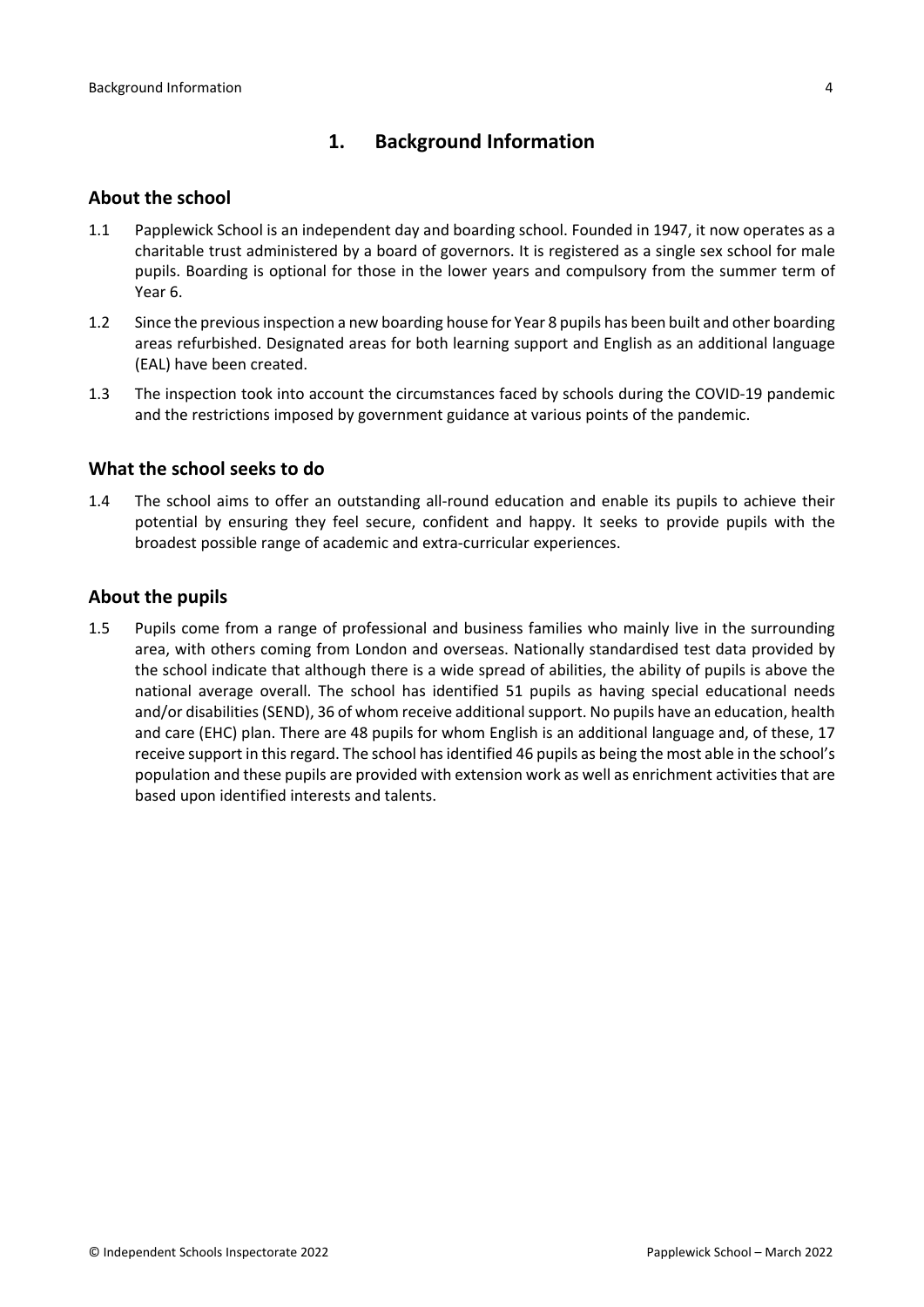# <span id="page-4-0"></span>**2. Regulatory Compliance Inspection**

### <span id="page-4-1"></span>**Preface**

The Independent Schools Inspectorate (ISI) is approved by the Secretary of State to inspect schools which are, or whose heads are, in membership of the associations which form the Independent Schools Council (ISC) and report on the extent to which they meet the Independent School Standards ('the standards') in the Schedule to the Education (Independent School Standards) Regulations 2014, including the National Minimum Standards for Boarding ('boarding NMS'), where applicable. Additionally, inspections report on the school's accessibility plan under Schedule 10 of the Equality Act 2010 and the ban on corporal punishment under section 548 of the Education Act 1996. Inspections also comment on the progress made to meet any compliance action points set out in the school's most recent statutory inspection.

ISI inspections are also carried out under the arrangements of the ISC Associations for the maintenance and improvement of the quality of their membership.

**This is a FOCUSED COMPLIANCE INSPECTION which was combined with an inspection of EDUCATIONAL QUALITY. The FOCUSED COMPLIANCE inspection reports only on the school's compliance with the standards**, **including the boarding NMS.** The standards represent minimum requirements and judgements are given either as **met** or as **not met**. All schools are required to meet all the standards applicable to them. Where the minimum requirements are not met, this is clearly indicated in the relevant section of the report and the school is required to take the actions specified. In this focused compliance inspection, key standards have been inspected in detail. These are the standards on safeguarding; measures to guard against bullying; arrangements for pupils' health and safety; arrangements to check the suitability of staff; the provision of information; the handling of parents' complaints; and other related aspects of leadership and management. The remaining standards and requirements are deemed to continue to be met unless evidence to the contrary has been found.

Inspections do not include matters that are outside of the regulatory framework described above, such as: an exhaustive health and safety audit; compliance with data protection requirements; an in-depth examination of the structural condition of the school, its services or other physical features; contractual arrangements with parents; an investigation of the financial viability of the school or its accounting procedures.

Inspectors may be aware of individual safeguarding concerns, allegations and complaints as part of the inspection process. Such matters will not usually be referred to specifically in published reports in this document but will have been considered by the team in reaching its judgements.

The Education [\(Independent](http://www.legislation.gov.uk/uksi/2014/3283/contents/made) School Standards) Regulations 2014, National Minimum [Standards](https://www.gov.uk/government/uploads/system/uploads/attachment_data/file/416186/20150319_nms_bs_standards.pdf) for Boarding [Schools.](https://www.gov.uk/government/uploads/system/uploads/attachment_data/file/416186/20150319_nms_bs_standards.pdf)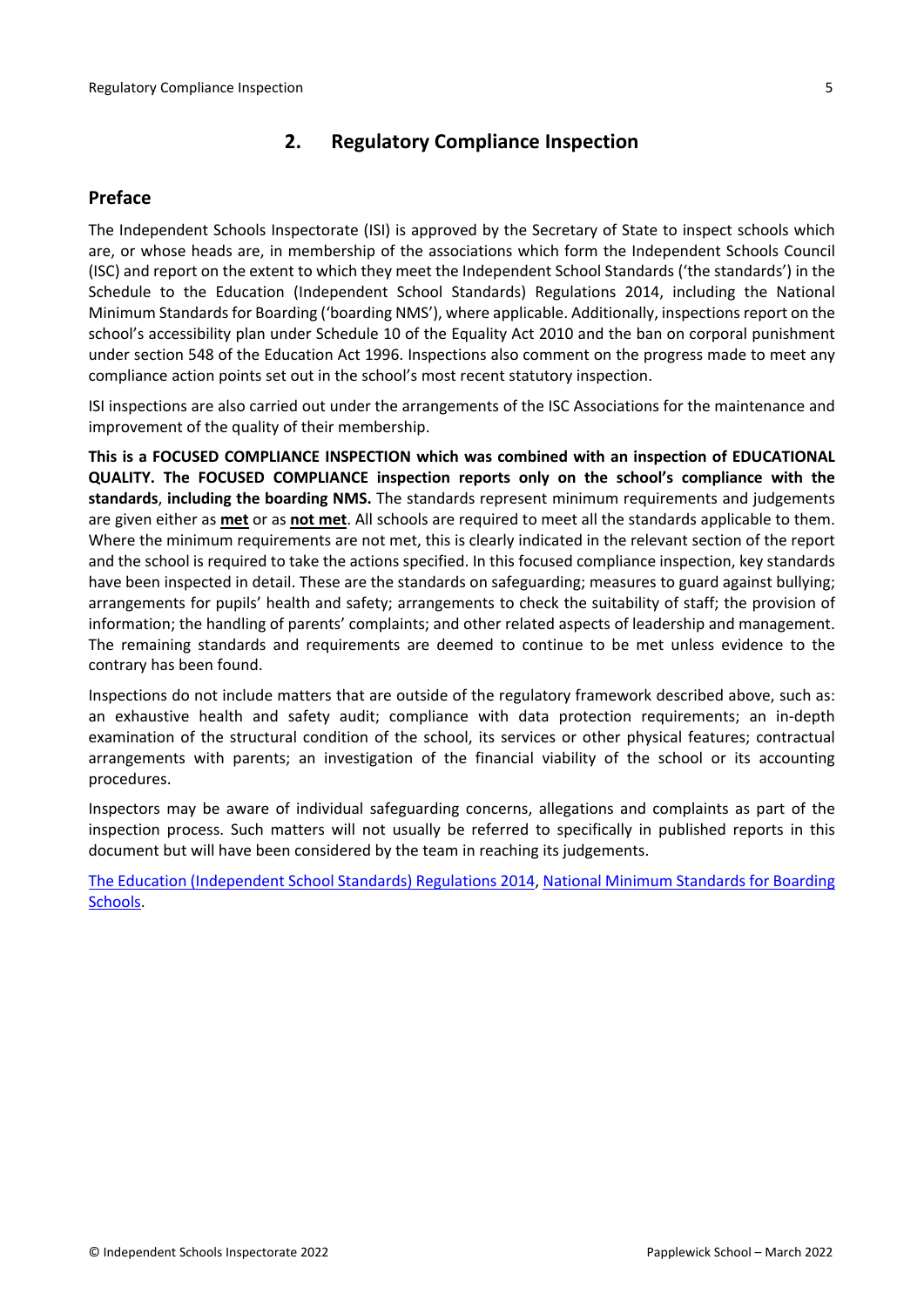## <span id="page-5-0"></span>**Key findings**

**2.1 The school meets the standards in the schedule to the Education (Independent School Standards) Regulations 2014, the National Minimum Standards for Boarding Schools 2015 and associated requirements, and no further action is required as a result of this inspection.**

## <span id="page-5-1"></span>**PART 1 – Quality of education provided**

- 2.2 The school's own framework for assessment confirms that teaching enables pupils to make good progress in the context of Part 1 paragraph 3(a).
- 2.3 The curriculum is documented, supported by appropriate plans and schemes of work for the pupils and covers the required breadth of material. The teaching enables pupils to make good progress, encompasses effective behaviour management and is supported by suitable resources. A suitable framework for the assessment of pupils' performance is in place.
- 2.4 Pupils receive relationships education in the junior school and relationships and sex education in the senior school, except in so far as they are lawfully excused. The school has consulted parents and published a written statement of its policy which has regard to the relevant statutory guidance.
- **2.5 The standards relating to the quality of education [paragraphs 1–4] are met.**

## <span id="page-5-2"></span>**PART 2 – Spiritual, moral, social and cultural development of pupils**

- 2.6 Principles and values are actively promoted which facilitate the personal development of pupils as responsible, tolerant, law-abiding citizens. Boarders' views are actively encouraged, and their opinions and concerns are appropriately considered by staff. Any prefect system operating in the school is suitably managed.
- **2.7 The standard relating to spiritual, moral, social and cultural development [paragraph 5] and NMS 17 and 19 are met.**

# <span id="page-5-3"></span>**PART 3 – Welfare, health and safety of pupils**

- 2.8 Arrangements are made to safeguard and promote the welfare of pupils by meansthat pay due regard to current statutory guidance; good behaviour is promoted; bullying is prevented so far as reasonably practicable; health and safety requirements are met, including those relating to fire safety; provision is made for first aid. Pupils are properly supervised; admission and attendance registers are maintained, as required, and there is a strategic approach to risk assessment. A disability access plan is in place.
- 2.9 An appropriate induction process for pupils new to boarding is implemented, and suitable provision is made for boarders' medical and health care, their food and drink and for managing boarders' laundry and possessions. Boarders have suitable contact with friends and family and access to a programme of activities. Boarding staff are appropriately trained and deployed.
- **2.10 The standardsrelating to welfare, health and safety [paragraphs 6–16], the requirement of Schedule 10 of the Equality Act 2010, the ban on corporal punishment under section 548 of the Education Act 1996, and NMS 2–4, 6–12, 15 and 16 are met.**

### <span id="page-5-4"></span>**PART 4 – Suitability of staff, supply staff, and proprietors**

2.11 The school makes appropriate checks to ensure the suitability of staff, supply staff and proprietors, and a register is kept as required. Visitors to boarding accommodation are appropriately supervised and the school's arrangements for guardianship are suitably managed.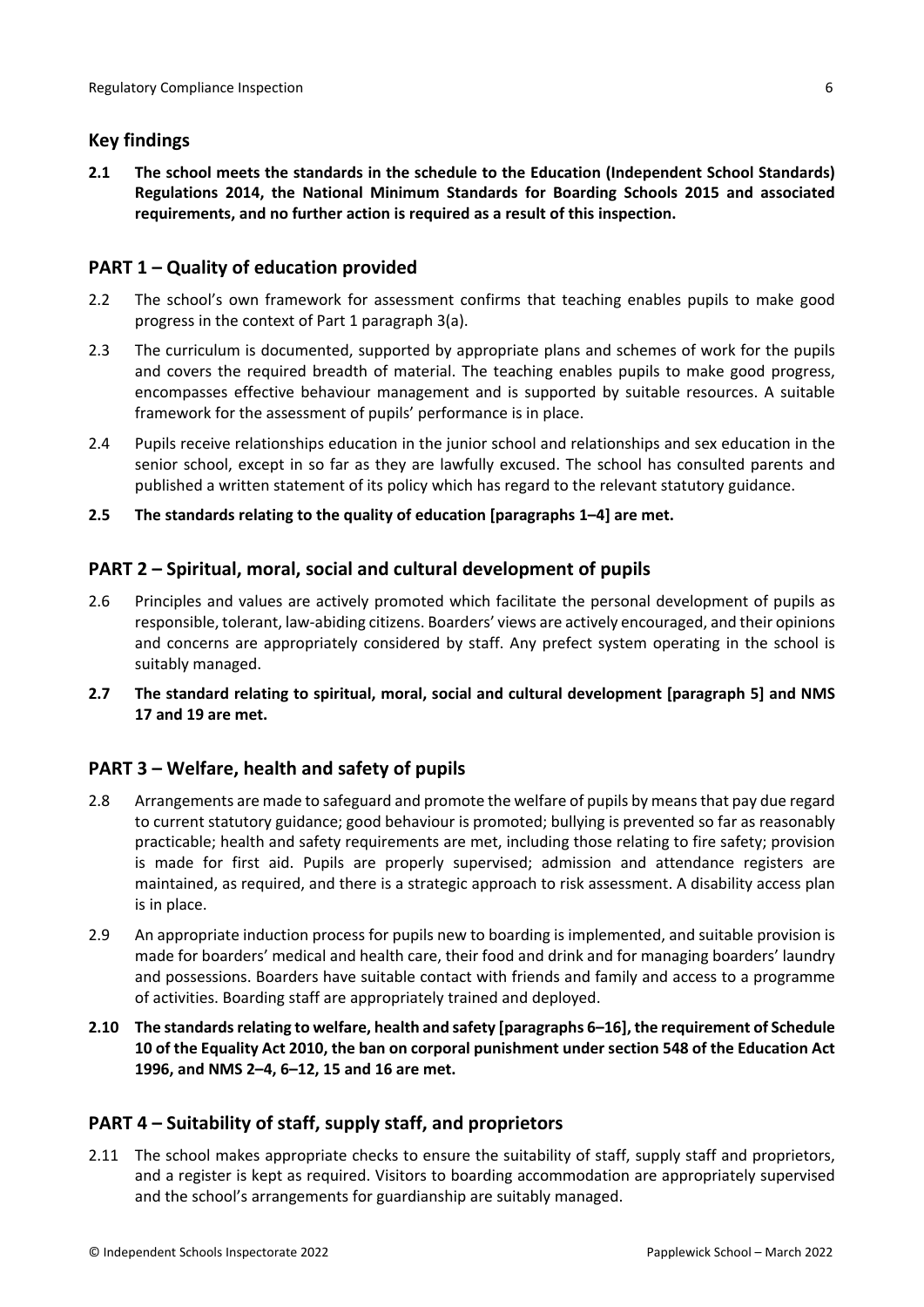**2.12 The standards relating to the suitability of those in contact with pupils at the school [paragraphs 17–21] and NMS 14 are met.**

# <span id="page-6-0"></span>**PART 5 – Premises of and accommodation at schools**

- 2.13 Suitable toilet and changing facilities, and showering facilities where required by the standard, and appropriate accommodation for pupils' medical and therapy needs are provided. The premises are maintained to a standard commensurate with health and safety; acoustics and lighting are appropriate; water provision is adequate. Suitable outdoor space is provided for physical education and outdoor play. Boarding accommodation is adequate for the needs of all boarders, and safeguards and promotes their welfare.
- **2.14 The standardsrelating to the premises and accommodation [paragraphs 22–31] and NMS 5 are met.**

# <span id="page-6-1"></span>**PART 6 – Provision of information**

- 2.15 A range of information is published, provided or made available to parents, inspectors and the Department for Education. This includes details about the proprietor, the ethos of the school and the curriculum, and of the school's arrangements for admission, behaviour and exclusions, bullying, health and safety, first aid, details of the complaints procedure, and the number of complaints registered under the formal procedure during the preceding school year, and the provision for any with education, health and care plans or English as an additional language. It also includes particulars of the school's academic performance during the preceding school year, inspection reports and (for parents only) a report at least annually of their own child's progress. The safeguarding policy is posted on the school's website. A suitable statement of boarding principles and practice is published by the school.
- **2.16 The standard relating to the provision of information [paragraph 32] and NMS 1 are met.**

### <span id="page-6-2"></span>**PART 7 – Manner in which complaints are handled**

- 2.17 Parental complaints, if any, are handled effectively through a three-stage process, (informal, formal and a hearing before a panel of three, one of whom is independent of the school). Each stage has clear time scales, and at the third stage the panel can make findings and recommendations which are communicated to the complainant. Records are kept appropriately, including of any action taken, whether or not a complaint is successful, and identifying those relating to the boarding provision.
- **2.18 The standard relating to the handling of complaints [paragraph 33] and NMS 18 are met.**

# <span id="page-6-3"></span>**PART 8 – Quality of leadership in and management of schools**

- 2.19 The proprietor ensures that the leadership and management demonstrate good skills and knowledge, and fulfil their responsibilities effectively, so that the other standards are consistently met, and they actively promote the well-being of the pupils. Appropriate leadership and management of boarding ensure that the required policies and records are maintained and effectively monitored.
- **2.20 The standard relating to leadership and management of the school [paragraph 34] and NMS 13 are met.**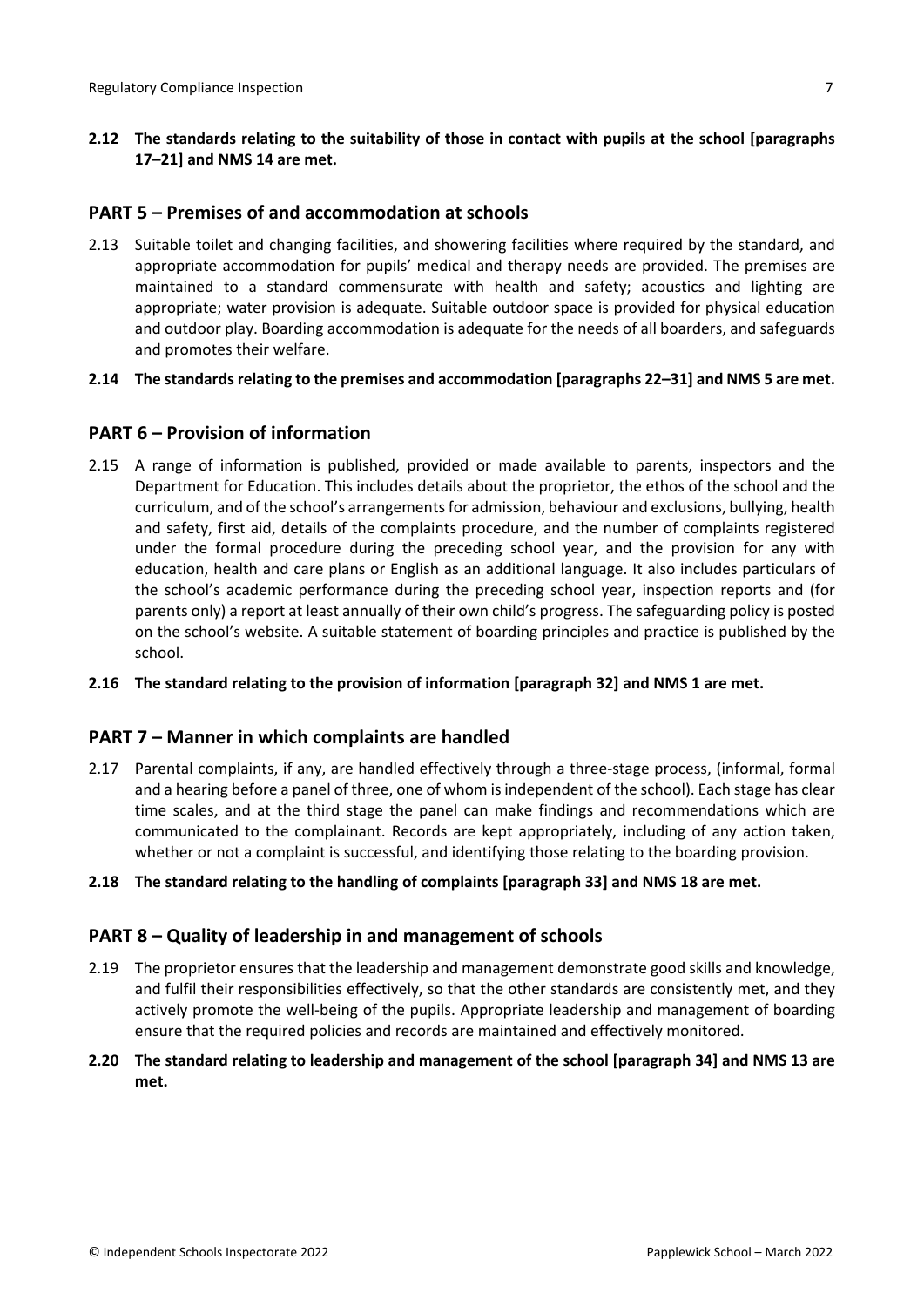# <span id="page-7-0"></span>**3. Educational Quality Inspection**

#### <span id="page-7-1"></span>**Preface**

**The EDUCATIONAL QUALITY inspection reports on the quality of the school's work**. It focuses on the two key outcomes:

- The achievement of the pupils, including their academic development, and
- The personal development of the pupils.

#### **The headline judgements apply one of the ISI descriptors 'excellent', 'good', 'sound' or 'unsatisfactory'.**

Where necessary, National Curriculum nomenclature is used to refer to year groups in the school.

## <span id="page-7-2"></span>**Key findings**

3.1 The quality of the pupils' academic and other achievements is excellent.

- Pupils achieve high levels of success both academically and beyond the classroom.
- Pupils have extremely positive attitudes towards their learning.
- Pupils are confident, highly articulate communicators.
- 3.2 The quality of the pupils' personal development is excellent.
	- Pupils demonstrate high levels of self-understanding and awareness which lead them to being confident and ambitious in their learning.
	- Pupils have a highly well-developed sense of respect and value for all people, appreciating the value of positive relationships.
	- Pupils have a strong understanding of what constitutes a healthy lifestyle.

### <span id="page-7-3"></span>**Recommendations**

- 3.3 The school should make the following improvement:
	- Enable pupils to enhance their achievement by using ICT as an aid to learning across all areas of the curriculum.

### <span id="page-7-4"></span>**The quality of the pupils' academic and other achievements**

- 3.4 The quality of the pupils' academic and other achievements is excellent.
- 3.5 Pupils achieve high academic standards, reflecting the school's success in fulfilling its aims. The school does not take part in National Curriculum tests, but the available evidence shows attainment to be well above average in relation to national age-related expectations. The overwhelming majority of parents who responded to the questionnaire agreed that teaching, including any online provision, enables their child to make progress. Pupils' high level of achievement and excellent progress are confirmed by evidence from lesson observations, scrutiny of pupils' work and analysis of the school's assessment data. Pupils who are identified as being more able, or particularly talented, become scholars. By their final year, scholars are working to an extremely high level of attainment in a wide range of subjects, including art and music. School leavers succeed in achieving places at schools of their choice, with many achieving academic and other scholarships. Throughout the school, pupils with SEND achieve extremely well in relation to their starting points because their needs are identified accurately and planned interventions are implemented effectively. Pupils with EAL progress quickly in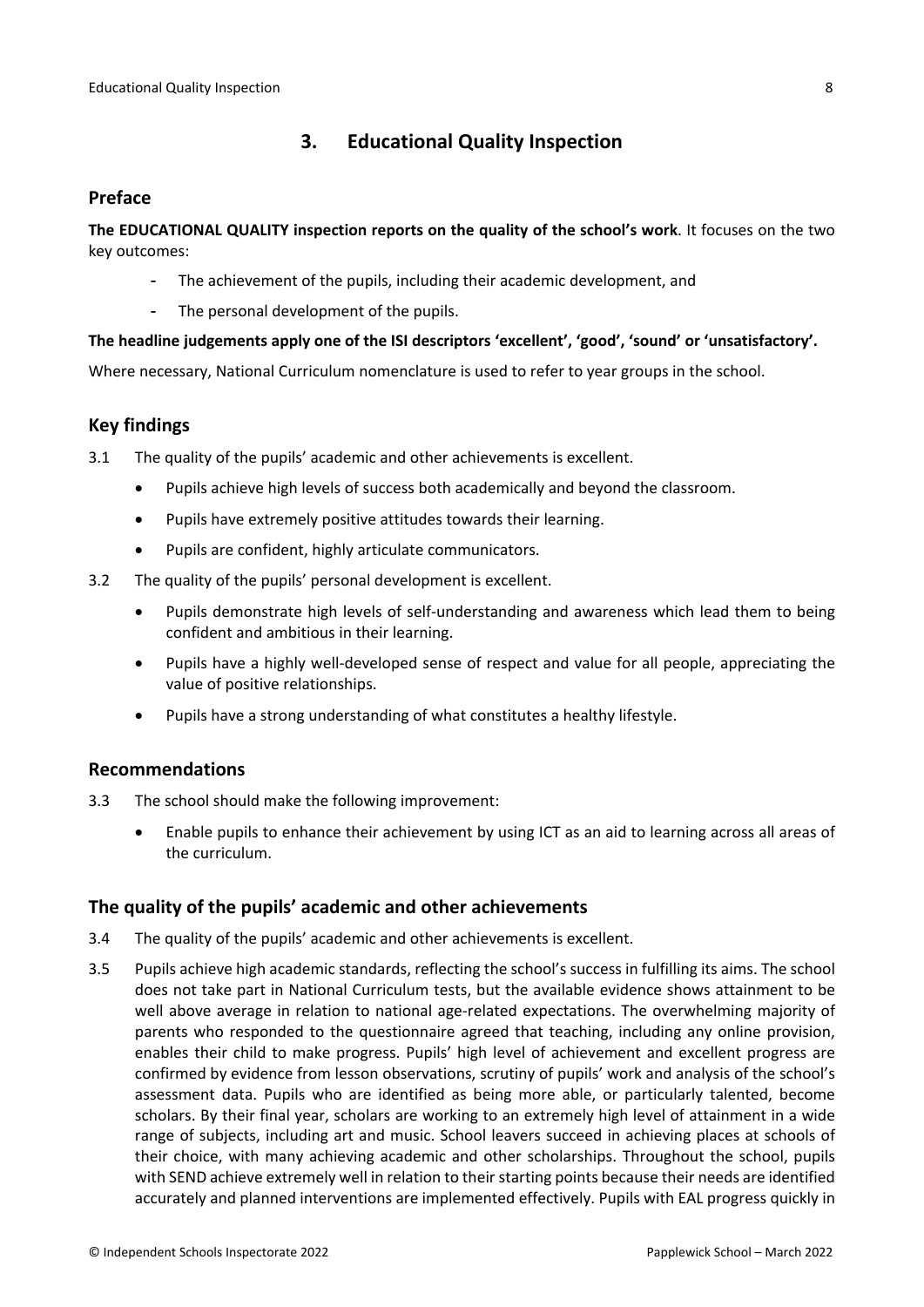using English confidently, responding positively to specialist support. All pupils benefit from the leadership's encouragement to work hard which contributes to their achievements.

- 3.6 Pupils develop excellent speaking, reading, writing and listening skills. Pupils' confidence and competence in public speaking is nurtured by the breadth of opportunities provided across the curriculum such as the many drama productions. Pupils are eager to contribute during lessons, for example, Year 2 pupils enthusiastically and skilfully expressed themselves in a French speaking game. Older pupils practising for a recitation competition performed their poems with passion and empathy. Pupils listen well to their teachers and to each other. For example, a Year 3 class was observed listening attentively and responding thoughtfully to *Newsround* in their morning form period. Pupils' reading and writing skills are highly developed. Pupils enjoy choosing books to read from the library and progress quickly using an accelerated reading programme. Pupils in a Year 7 English lesson showed excellent writing skills when recreating a photograph in words by adeptly applying ambitious vocabulary, including imagery and figurative language.
- 3.7 Pupils' development of numeracy is excellent. Pupils of all ages, needs and abilities enjoy working with mathematical ideas engendered by the enthusiasm and subject knowledge of their teachers. Year 2 pupils demonstrated excellent numerical fluency, identifying odd and even numbers in a doubling and halving challenge. Year 4 pupils worked effectively, applying their previous knowledge of shape and space to problem solve. Year 8 pupils demonstrated excellent knowledge and skills in manipulating number to solve complex algebraic equations and expressions. Work scrutiny showed that pupils use their numeracy skills well to enhance their learning in other subjects. For example, Year 4 used their measuring skills effectively when investigating shadows during a science project. Older pupils regularly achieve highly in national mathematical competitions.
- 3.8 Pupils achieve high levels of knowledge, skills, and understanding across a wide range of subjects, characterised by teaching which is well planned and carefully matched to pupils' needs. This was particularly evident in a Year 7 French lesson where pupils made rapid progressin elevating their letter writing skills using higher level vocabulary and a variety of tenses. In responding to the questionnaire, the vast majority of pupils agreed that their skills and knowledge improve in most lessons. In a Year 3 History lesson, pupils demonstrated high level skills, knowledge and understanding when using primary sources to explore the past. Pupils' knowledge, skills and understanding develop strongly across the curriculum. This is because in response to the recommendation from the previous inspection, senior leadership, governors and teachers have increased the effectiveness of the monitoring of teaching and learning.
- 3.9 Pupils have good information, communication and technology (ICT) skills. ICT skills are taught through well-planned, discrete lessons and a range of devices are used to build confidence. Year 6 pupils demonstrated good skills in formatting text boxes to create a newssheet. During a coding lesson, Year 8 pupils made good progress as they developed their skills using the hints and notes available to them. Evidence from lesson observations, work scrutiny as well as interviews with pupils and staff, confirm that the application of ICT is not used regularly as a tool across a range of subjects. Pupils interviewed said that the use of ICT in other subjects is limited. They feel confident about using technology in coding, using programmes such as word and excel, and within a few commercial programmes. When opportunities are taken to use technology in other subject areas, for example, in music technology or maths, pupils are stimulated in their learning, improving their subject specific skills. However, the use of ICT by pupilsto enhance their learning was not evident in many subject areas and is underdeveloped as a learning tool.
- 3.10 Pupils have highly developed study skills relative to their ages. For example, Year 4 pupils used dictionaries effectively and efficiently to ensure accuracy in their written work. In a geography lesson, Year 6 pupils demonstrated well developed analytical and hypothesising skills when considering various ways in which to remove carbon dioxide from the air. In a theology, philosophy and religion (TPR) lesson, Year 7 pupils demonstrated excellent higher-order thinking skills when discussing the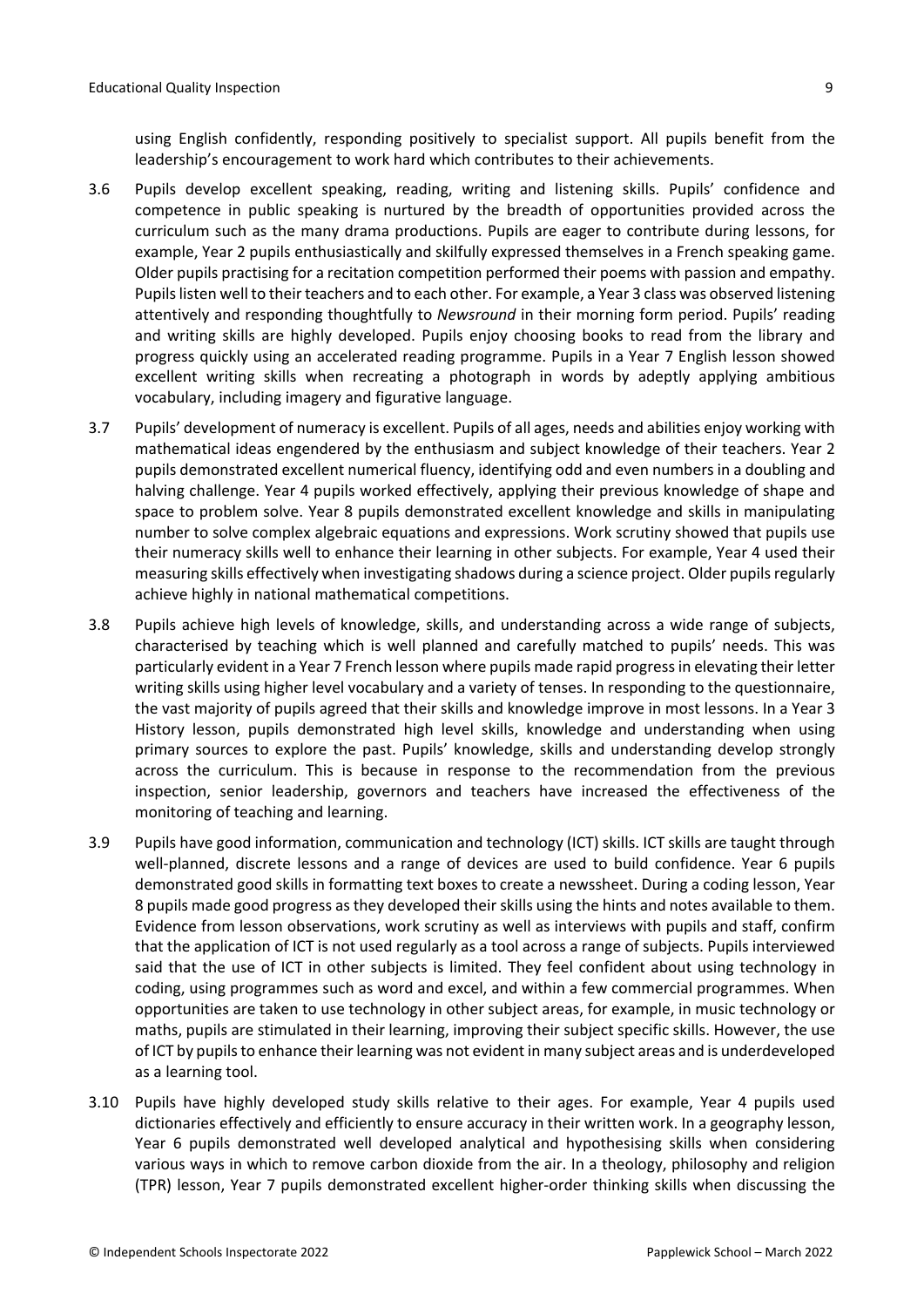arguments for the existence of God. This is because teaching uses well-chosen challenging tasks which encourage pupils to think for themselves.

- 3.11 Pupils are extremely successful in their achievements beyond the classroom, such as sports, art and music. At an individual level, pupils have played sport at county level and for highly competitive external clubs, including in football, swimming, athletics and cricket. Other pupils have featured in West End productions. School football teams achieve success in both regional and national competitions. In responding to the questionnaire, the overwhelming majority of parents and pupils comment positively upon the range of activities available. Pupil discussions highlighted their appreciation and successes within the extensive and diverse programme of activities including bibliomaniacs, chess, herpetology, polo and kart club. Many pupils learn to play a musical instrument, attaining good grades in external music examinations. Pupils demonstrate excellent artistic skills applying them skilfully across a broad range of mediums and techniques.
- 3.12 Pupils talk enthusiastically about the school and display excellent attitudes to learning in line with the school aim of providing an atmosphere in which pupils feel secure and confident. Many pupils show good levels of independence in their learning. During a design and technology (DT) lesson, pupils in Year 6 worked well independently to design how a mobile phone may look and function in the future. In pupil discussions boarders expressed the view that the boarding experience enabled them to develop greater independence in their learning habits. Pupils were observed collaborating effectively in a Year 5 music lesson working ably together to play a piece of Latin music. In an art lesson, Year 8 pupils exemplified high levels of concentration and determination allowing them to make excellent progress in developing their brush technique while discovering the art of Chinese Dragon painting. Pupils are motivated to do their best for themselves and their teachers, responding well to the positive praise culture of the school which is promoted by the leadership and management team.

### <span id="page-9-0"></span>**The quality of the pupils' personal development**

- 3.13 The quality of the pupils' personal development is excellent.
- 3.14 Pupils of all ages demonstrate excellent self-esteem and self-confidence. Pupils who spoke to the inspectors, showed a relaxed willingness to talk and expressed themselves in a very self-assured manner. Pupils reflect thoughtfully on their work and their books exhibit careful consideration and self-assessment of strengths and weaknesses and a determination to learn from their mistakes. Year 2 pupils demonstrated they are highly successful in achieving personal targets which are displayed in the classroom enabling them to take responsibility for their learning. Pupils' high levels of self-esteem and self-worth are nurtured through a well-structured personal, social and health education (PSHE) curriculum and a wide range of opportunities for them to perform and speak in public. For example, in drama productions and concerts and, as observed, by their willingness to contribute and express themselves confidently in class and whole school chapel. Pupils are well prepared for their next stage of education. In interview pupils and a very large majority of parents who responded to the questionnaire agreed that the boarding experience has supported their child's personal development, and this is borne out by inspection findings. Pupils' excellent outcomes in their personal development are attributed to the strength of the pastoral care system and the commitment from leadership and management and the staff team towards ensuring every pupil's well-being.
- 3.15 Pupils display strong decision-making skills. In interviews pupilssaid they appreciate the opportunities they have to make choices from the wide range of activities available, for example, to join choir or a music group or to learn new skills such as chess or origami. Year 8 music scholars used their decisionmaking skills considerately in deciding among themselves to share a dormitory so as not to disturb fellow boarders when rising early to practice. As pupils progress through the school, they take a more active role in how they respond to marking. They confidently identify their own learning targets, as observed in a French lesson where pupils were using teacher feedback to create their own list of objectives to improve their next piece of work. Pupils actively participate in school improvement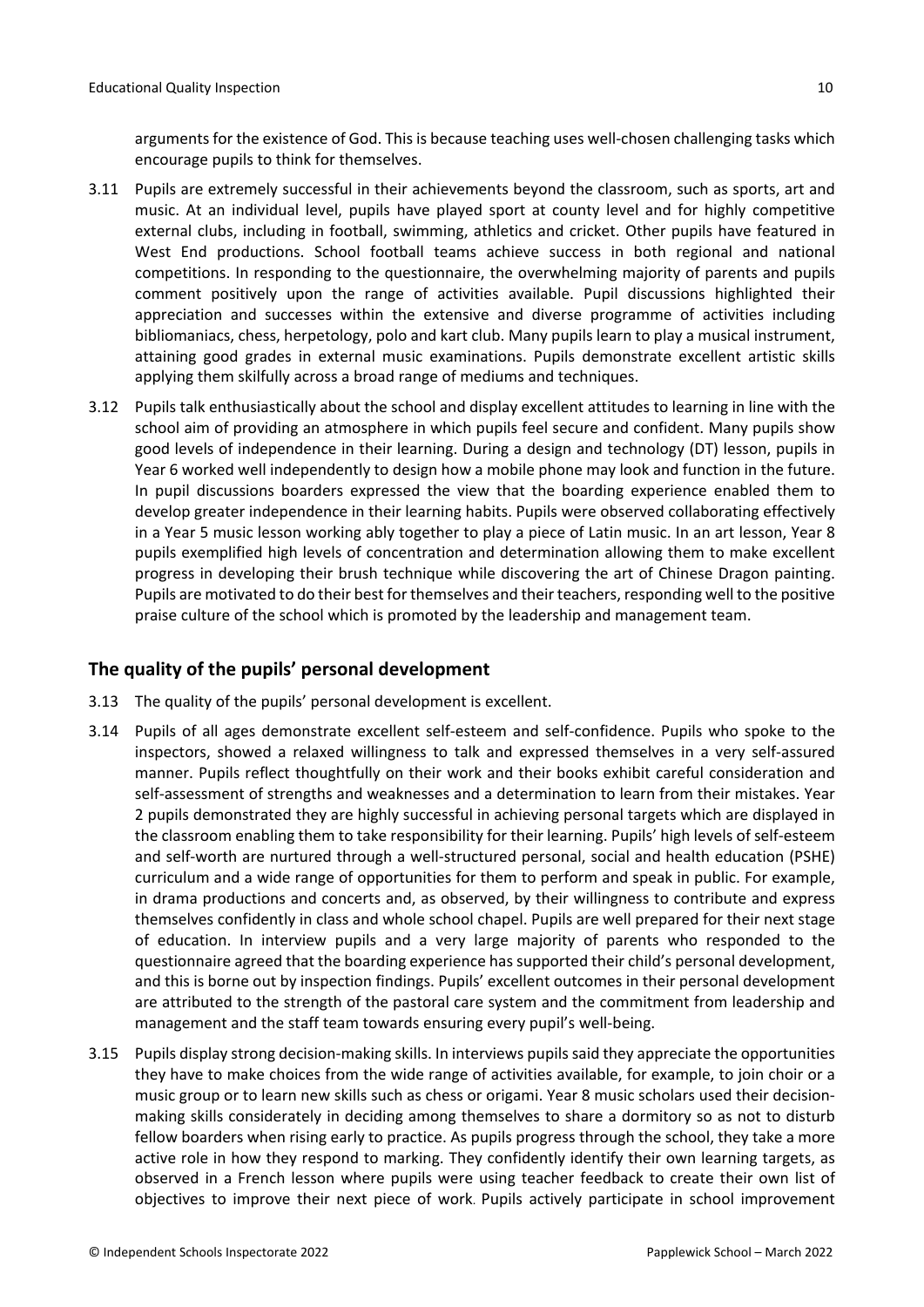through the school council or as representatives on one of the many other committees in both day and boarding provision. These committees offer all pupils a forum to express their views and ideas and understand they can influence positive developments in school life. As a result, new recreational activities have been provided and socials with other schools have been increased.

- 3.16 Pupils develop excellent spiritual awareness and understanding of the world religions. They are supported in their spiritual development by a comprehensive and well-structured TPR and PSHE curricula and regular chapel services. Pupils' spiritual understanding and awareness is deepened by being able to contribute to, and take an active role in, leading these services through reading, leading prayers or contributing to worship through music. All pupils participate in the service respectfully, and pupils said they appreciate that they are free to join in or stay silent during the prayer according to their own beliefs. This respect for other faiths and cultures is a particularly strong feature of the school. Pupils apply their spiritual awareness and knowledge maturely and highly effectively when considering philosophical and ethical concepts, as was seen in Year 4 books, as they presented extremely thoughtful and appropriately balanced arguments to questions such as, *which is more important, being right or nice?* In Chapel, pupils were observed to be deeply moved by the contribution of the choir and musicians. Pupils commented that playing in music ensembles gives a real sense of joy because you are creating music with your friends.
- 3.17 Pupils are well-behaved and well-mannered towards other pupils and adults. Relationships between pupils of different ages are extremely good, as observed when they played happily and purposefully together at break time. An overwhelming majority of parents and pupils in responding to the questionnaire, agreed that the school actively promotes and expects good behaviour. Inspectors noted the proactive stance of the school's senior leaders and the staff in encouraging kindness at all times. During discussion, pupils demonstrated they have a strong understanding and acceptance of the school rules and the need to work within them. On the few occasions when they make the wrong decision, pupils reflect on their mistakes and learn from the event. Boarders benefit greatly from the warm family atmosphere in the boarding houses and appreciate the separate reward and sanctions system.
- 3.18 Pupils have excellent social awareness and collaboration skills. They interact well with their peers and adults alike and readily engage in conversation, for example, at lunch and with visitors. Pupils work well in collaboration with others in sport, music and in the classroom. Pupils in Year 6 were observed working productively together in designing an experiment to test acidity and alkalis. From the summer term all Year 6 pupils become boarders. Pupils are committed to helping each other. New boarders appreciated being allocated more experienced 'buddies' who steer them through the early days of their boarding life. Some senior pupils have specific roles of responsibility, for example, head boy, prefect, warden or verger. Pupil discussion showed they aspire to take on these responsibilities. They understand well that each position comes with responsibility to look after others and set an example, a role which they undertake seriously and effectively. Pupils make a good contribution to the local community and have a strong awareness of others less fortunate than themselves. For example, pupils initiate and organise charity events such as cake sales to raise money to benefit those who may have suffered from a natural disaster or to take part in the annual walk to raise money for chosen charities. Pupils in the choir, tour and perform successfully in various cathedrals, learning the value of their commitment and effort in contributing to the worship of others in the congregations.
- 3.19 Pupils have a strong understanding of cultural diversity and awareness of individual differences. They treat each other with kindness within a community that is calm and inclusive. Pupils mix happily and support each other regardless of their background, responding positively to the school's family atmosphere. In their questionnaire responses, the vast majority of parents and most pupils felt that the school encourages a culture of respect and tolerance and this is seen in practice. There is the time and space for those of all faiths to pray in accordance with their belief. Pupils discuss differences between their backgrounds warmly and respectfully. In discussion, pupils showed an excellent understanding of what diversity, inclusion and respect mean and were clear that there was no place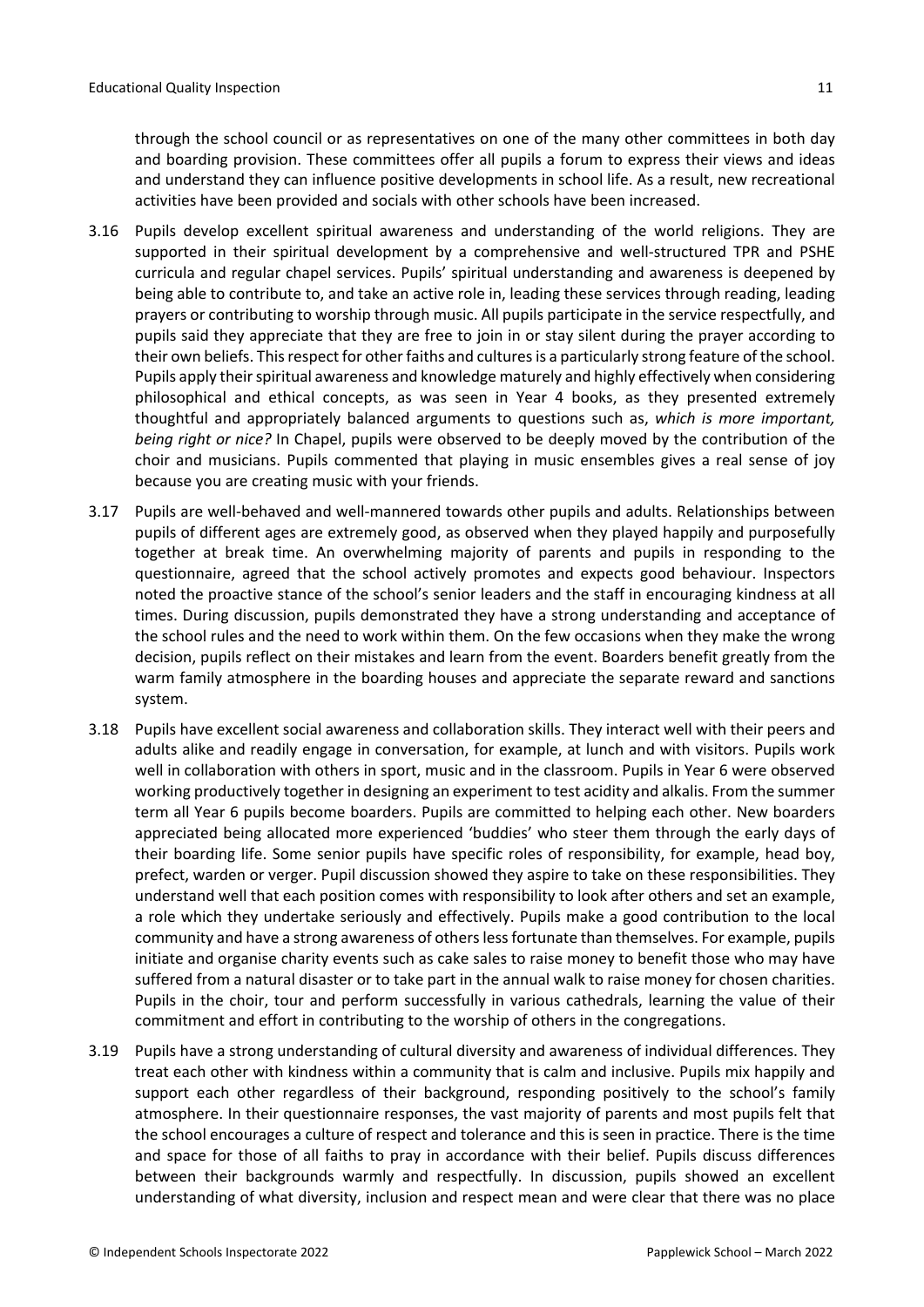for racism or discrimination in their school. This is because the leadership and management reinforce the message that pupils should treat everyone equally.

3.20 Pupils have a notably strong awareness of what constitutes a healthy and balanced lifestyle. They make the most of the many opportunities on offer, from using the school grounds at breaktime, participating in sports, to enjoying taking up or developing one of the new interests available to them. Boarders value returning to their boarding houses at the end of the school day, benefitting from the rest and recreation offered, appreciating that it is a home and not a place for more work. This distinction helps pupils in the management of their emotions and when dealing with stress in their lives and is an important factor in the development of their well-being as they move through the school and life. Pupils know how to stay safe online. Pupils understand the need for safe practice in practical subjects. This was demonstrated in a Year 6 science and a Year 8 design and technology lesson, where pupils correctly identified and used the safety equipment effectively when conducting an experiment or using power tools respectively. As they leave the school, they are healthy, selfconfident and have a balanced view of life which prepares them well for their senior school experience.